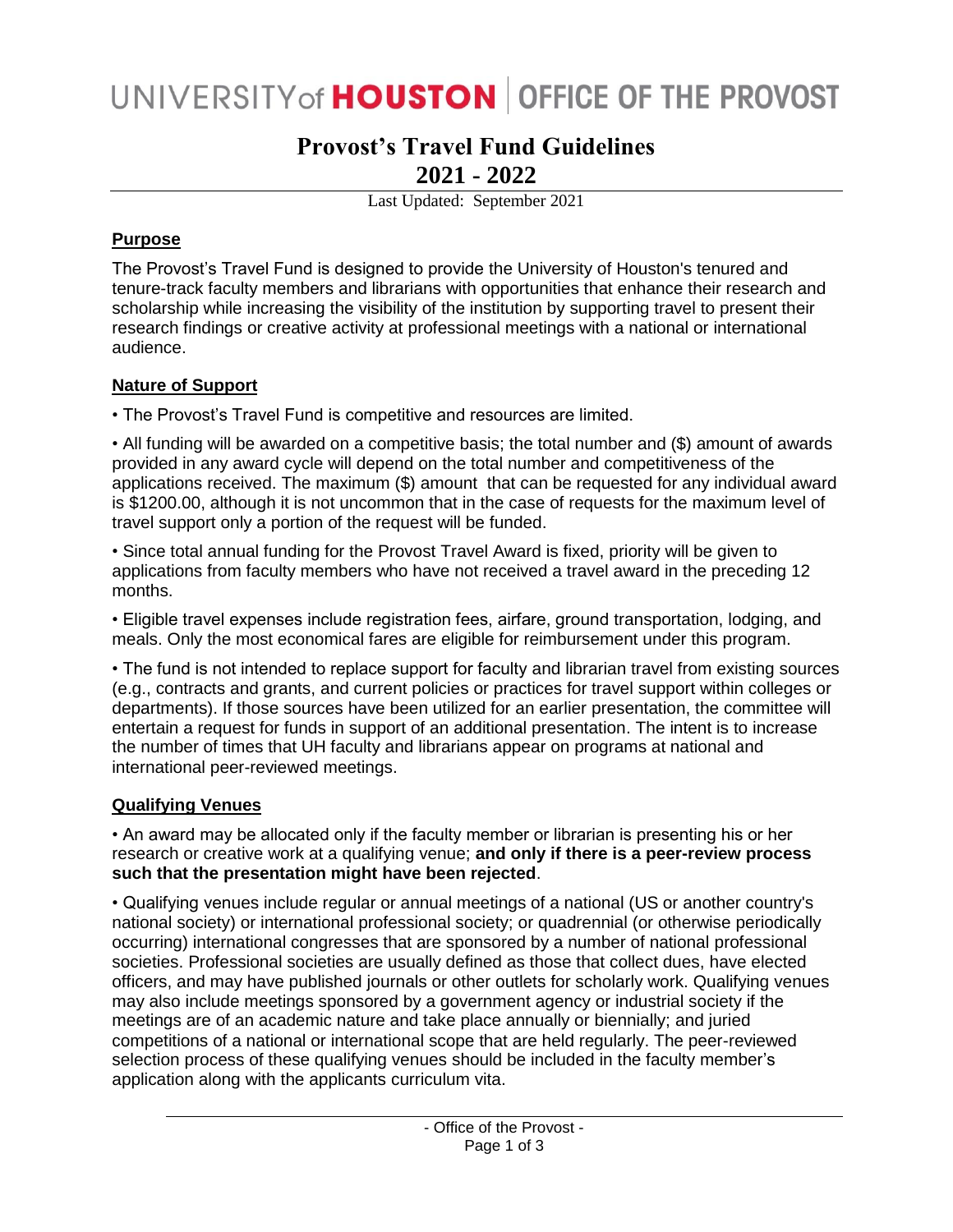• Funds are not to be allocated to attend special meetings, Festschrifts, meetings of special interest groups, etc. Funds will not be allocated for travel to participate in non-peer-reviewed roles as a panelist, session chair, or proposal reviewer, even if by invitation.

• The fund is not intended to provide support for a non-peer-reviewed presentation at another university, a museum, or comparable institution, even if by invitation.

• In the case of a key note presentation, the applicant must provide documentation of a peerreview process and documentation that no external funding is provided for the presentation.

• The requirement that candidates present peer-reviewed work at a venue described above may be modified to take into account the nature of a faculty member's discipline. For example, those faculty and librarians in the performing arts such as the visual arts, music, dance, and theater, the applicant must demonstrate that he or she will be delivering a show or performance at a prestigious venue that will bring national or international attention to the excellence of performing arts at the University of Houston.

### **Applicant Eligibility**

• Only full-time tenured and tenure-track faculty members and librarians are eligible to receive funding from this program. Retired faculty members and those on Voluntary Modification of Employment (VMOE) are not eligible.

\* University-sanctioned domestic and international travel must be consistent with the mission of the University and have the Provost's prior approval.

• For presentation of collaborative research which involves multiple faculty or librarians, only the presenting faculty member or librarian may be supported. In special cases (e.g., duet performances), this limitation may be waived upon recommendation of the appropriate dean, contingent upon available funding.

• If travel has already occurred at the time of application, then faculty members and librarians who received reimbursement from any other sources for that travel are not eligible to apply for this fund.

• A Faculty member may receive at most one travel award from this program per fiscal year.

#### **Application Process and Deadlines**

• A copy of these guidelines and the application form for the Provost's Travel Fund Program are available for download at:

#### <http://www.uh.edu/provost/faculty/current/grants/travel-fund/>

• Provost's Travel Fund application must be approved by the appropriate department chair and dean. The Provost's Travel Fund Committee will review and make recommendations based upon the established guidelines. Deans have been directed to approve such requests only if they meet the above guidelines, including the requirement that this fund is not being used as a substitute for (or supplement to) other sources of funding. Applicants must download the application, complete it electronically, print a hard copy, and obtain the appropriate signatures from their department chair and dean.

#### **Provost's Travel Fund Guidelines 2021-2022**